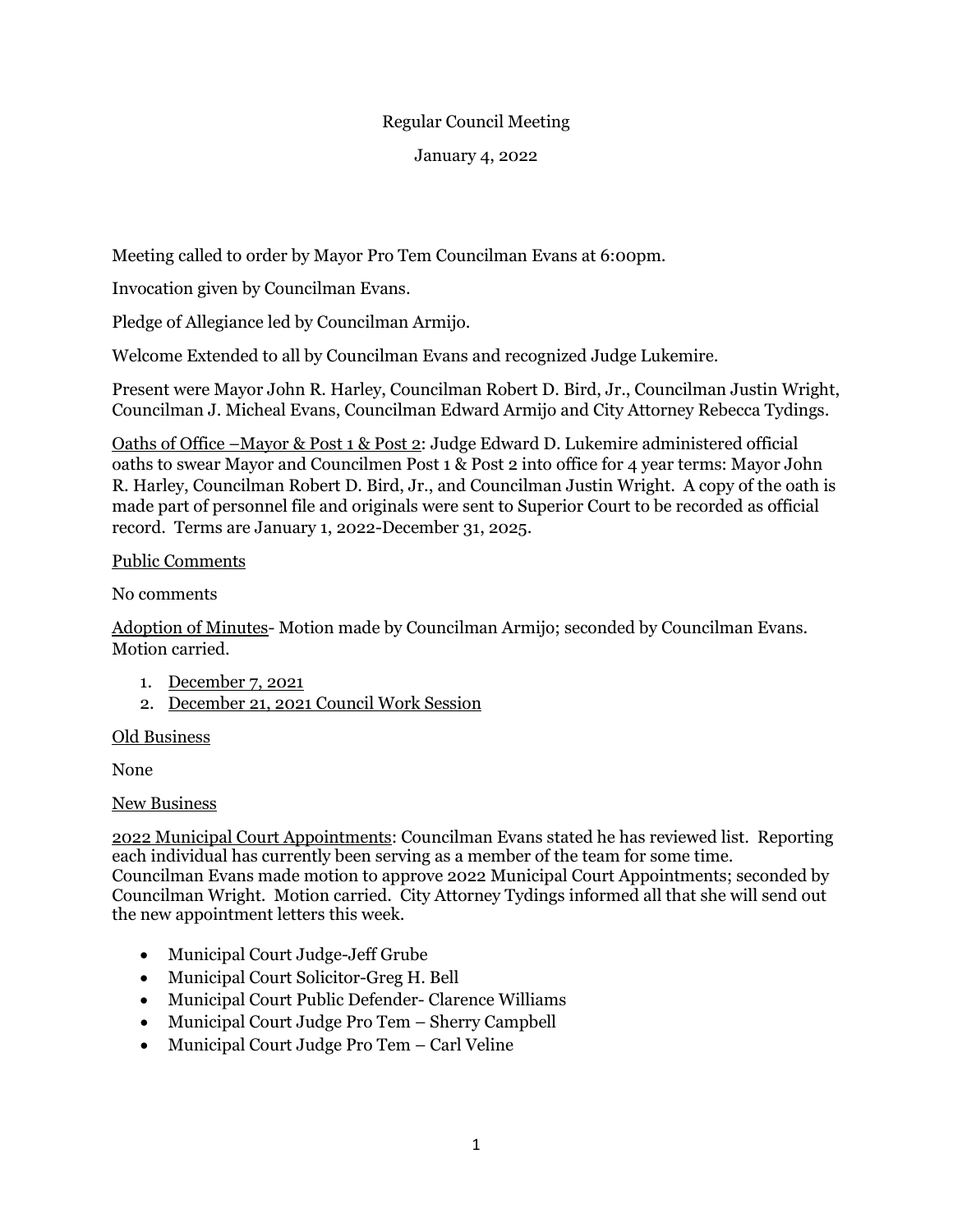Mayor Pro-Tem Appointment –Post 4 Councilman Armijo: Mayor Harley entertained motion to appoint Councilman Armijo as Mayor Pro Tem for 2022. Motion made by Councilman Evans; seconded by Councilman Bird. Motion carried.

Police Department-Patrol Unit Purchase: Councilman Evans stated that we want to keep our police in dependable vehicles. Chief Duncan presented 3 quotes to Mayor and Council for review. Funds are available in budget to use option 1. Option 2 would be a lease program. Option 3 doesn't quote firm prices so Chief does not prefer this option. Chief Duncan is recommending option 2-lease with the higher trade-in allowances.

Councilman Evans asked what the savings with option 2 are. Chief Duncan informed all it's around 20,000 per year.

Motion made by Councilman Evans to go with option 2; seconded by Councilman Armijo. Mayor Harley opened the floor for discussion.

Councilman Wright asked if the lease purchase includes equipment in the vehicle. Chief Duncan stated they will come fully equipped, the only cost will be tires and oil changes. Can own vehicle after 3 years with a \$1.00 buyout. Chief Duncan informed all that the wear and tear on Police vehicles are pushed as far as he could to get the best value on this.

Councilman Wright recognized City Accountant Harrison to give pro's and con's. The outright purchase no interest involved, vs leased there is a component added in \$12,000 estimated interest to take in account. Mrs. Harrison asked Chief Duncan at the end of 3 years lease, would we keep vehicles or trade and renew lease. Chief Duncan stated he would look at the oldest vehicles with high mileage and potentially trade.

Mayor Harley commended Chief Duncan on a great job, providing forecast for the future.

Councilman Evans stated the option 2 to lease 3 vehicles and could buyout for a \$1 and keep vehicles another 2 years or go into another lease.

Councilman Wright added the difference in the money is not significant, have more flexibility if you purchase and decide to make a change. Have to be pretty certain we want to keep these for 3-5 years if we choose to lease.

Councilman Evans stated if you are going to replace vehicles in a few years, does not make sense to purchase them. Chief Duncan stated he can trade in and not have cars on the lot not doing anything. Councilman Evans in favor of the recommendation, adding we always go back and revisit in 3 years.

Mayor Harley asked if this will work out in the budget this year and recognized City Accountant Harrison. Mrs. Harrison informed all that the city had received payment for totaled Police Tahoe for \$ 36,100 and \$50,000 in SPLOST for this year.

City Attorney was asked if she had reviewed proposed lease agreement. City Attorney stated that she had not seen the proposed lease agreement but that if it is the same that was signed with Brannen several years ago, it would be fine – she helped draft it. If not, it would need to be reviewed. Chief Duncan to provide lease documents to City Attorney for review.

Mayor Harley called for the vote. Motion carried.